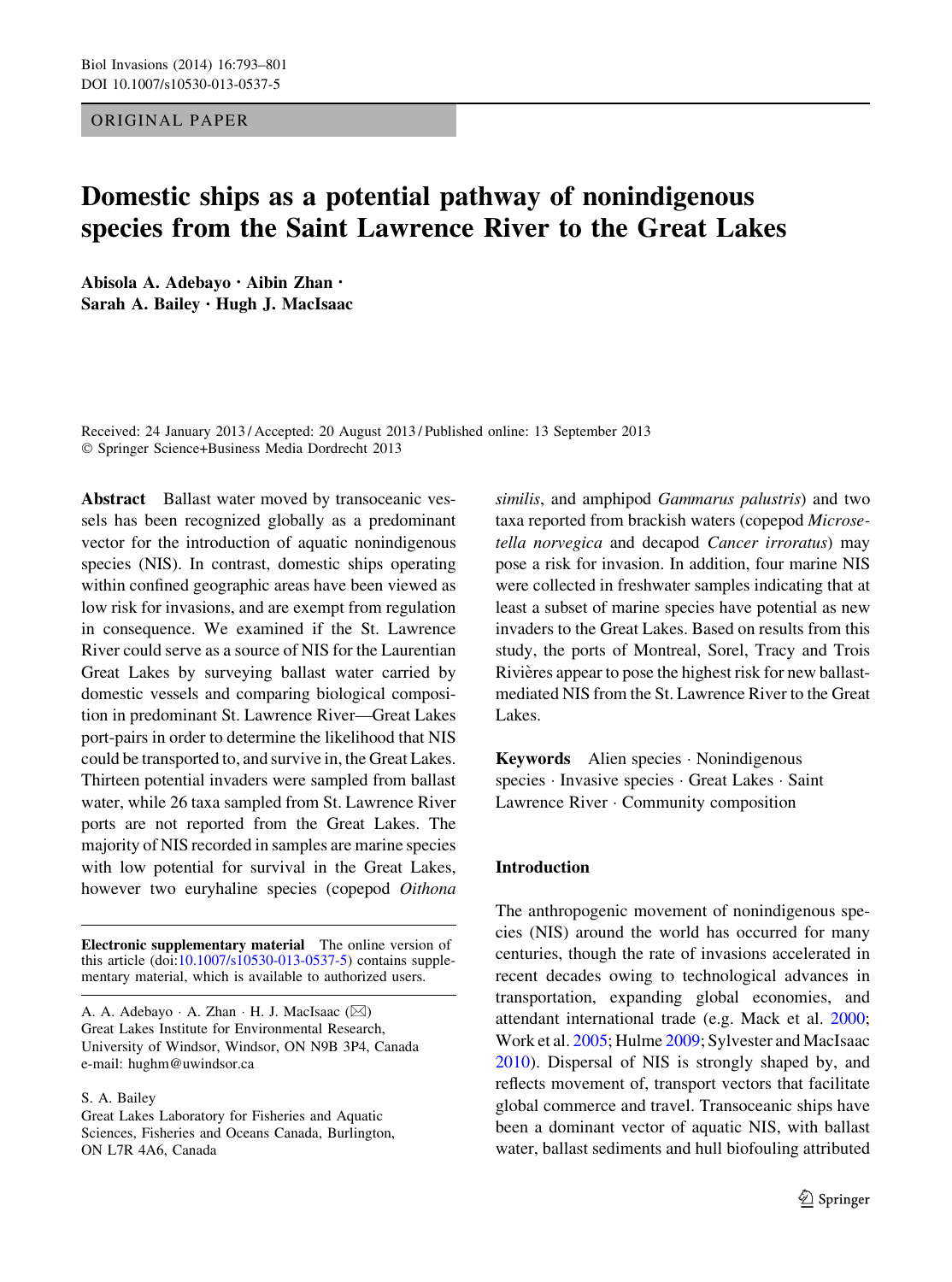with introduction of hundreds of species globally (Ruiz et al. [1997;](#page-8-0) Minchin and Gollasch [2003;](#page-8-0) Bailey et al. [2007\)](#page-7-0).

Vector management seeks to reduce the diversity and abundance of NIS transported to new locations (Lodge et al. [2006](#page-8-0); Ricciardi [2006;](#page-8-0) Bailey et al. [2011a](#page-7-0)). In order to reduce invasions by ballast water, a number of countries require foreign vessels to manage ballast water by mid-ocean ballast water exchange (USCG [1998](#page-8-0); Government of Canada [2006\)](#page-7-0). Midocean exchange reduces the abundance of NIS in ballast tanks through purging of biota at sea, and is particularly protective of freshwater ports through the introduction of a salinity barrier that imposes osmotic stress on freshwater NIS (Bailey et al. [2011a;](#page-7-0) Briski et al. [2013](#page-7-0)).

Ballast discharges by domestic vessels operating within the exclusive economic zone of a single country are currently exempted from regulation, despite evidence of their importance in the spread of NIS between ports (Lawrence and Cordell [2010](#page-7-0); Briski et al. [2012b\)](#page-7-0). General assumptions that regional ports within "common waters" have contiguous communities have also been called into question (Lawrence and Cordell [2010;](#page-7-0) David et al. [2013\)](#page-7-0). As an example, ballast water transfers from ports on the St. Lawrence River into the Great Lakes may seem benign since the two regions are naturally connected, however, this large geographic region has distinct ecoregions with diverse biological communities where species native to one location may be nonindigenous elsewhere (Briski et al. [2012b](#page-7-0)). Ports on the Saint Lawrence River are also visited by transoceanic and coastal ships, linking Saint Lawrence River ports to more than 75 different ballast source ports in coastal North America, South America, Europe and Africa, presenting the possibility of 'stepping stone' invasions mediated by domestic ballast transfers to the Great Lakes (Rup et al. [2010](#page-8-0); Bailey et al. [2011b](#page-7-0)). In fact, the Great Lakes currently support 22 NIS that are either native to, or were first reported in, the Saint Lawrence River or other North American east coast rivers, suggesting that Saint Lawrence River ports may be an important source for NIS introductions to the Great Lakes (de Lafontaine and Costan [2002](#page-7-0); Kelly et al. [2009](#page-7-0); Bailey et al. [2011b\)](#page-7-0).

Depending on their configuration, domestic vessels are capable of hauling up to 70,000 tonnes of cargo per trip, with an average trip taking 3–4 days between ports on the Great Lakes (Rup et al. [2010\)](#page-8-0). Survival of plankton in ballast water during short transits of domestic vessels tends to be higher than that of many oceanic voyages, which can take one to several weeks (Simkanin et al. [2009](#page-8-0), Lawrence and Cordell [2010](#page-7-0)). However, as the Saint Lawrence River has fresh, brackish and euhaline ports, uncertainty exists regarding survival of Saint Lawrence River species discharged into the Great Lakes. We expect that survival will be lowest for euhaline to freshwater movements; notwithstanding this, there are precedents of euryhaline species invading the Great Lakes (Ricciardi and MacIsaac [2000;](#page-8-0) Kelly et al. [2006](#page-7-0); Rup et al. [2010](#page-8-0)), indicating a need for investigation of Saint Lawrence River to Great Lakes ballast water movements.

Here we explore the role of Saint Lawrence River ballast water as a vector of NIS dispersal to the Great Lakes. We surveyed Saint Lawrence River ballast water carried by domestic vessels to ports on the Great Lakes and compared biological composition in predominant Saint Lawrence River—Great Lakes portpairs in order to determine the likelihood that NIS from the Saint Lawrence River could be transported to, and survive in, the Great Lakes.

## Materials and methods

#### Sampling strategy

We collected ballast water samples from domestic vessel transits between the Saint Lawrence River and the Great Lakes. We also collected zooplankton and zoobenthos samples from Saint Lawrence River ports that serve as sources of domestic ballast water, as well as Great Lakes ports where Saint Lawrence River ballast is discharged (Rup et al. [2010](#page-8-0)) (Fig. [1](#page-2-0)). St. Lawrence River ports were assigned risk categories based on the amount of ballast each port sourced to the Great Lakes between 2005 and 2007, and on port salinity. The natural break in a scatter plot of total volume of Great Lakes-bound, Saint Lawrence River ballast moved by domestic ships over the 3 year period of 2005–2007 was used to assign Saint Lawrence River ports into a high or low ballast activity group. The high volume group consisted of ports (Québec City, Sorel, Montreal, Port Cartier, and Baie Comeau) that sourced more than 35,000 tonnes of ballast to the Great Lakes, while the low volume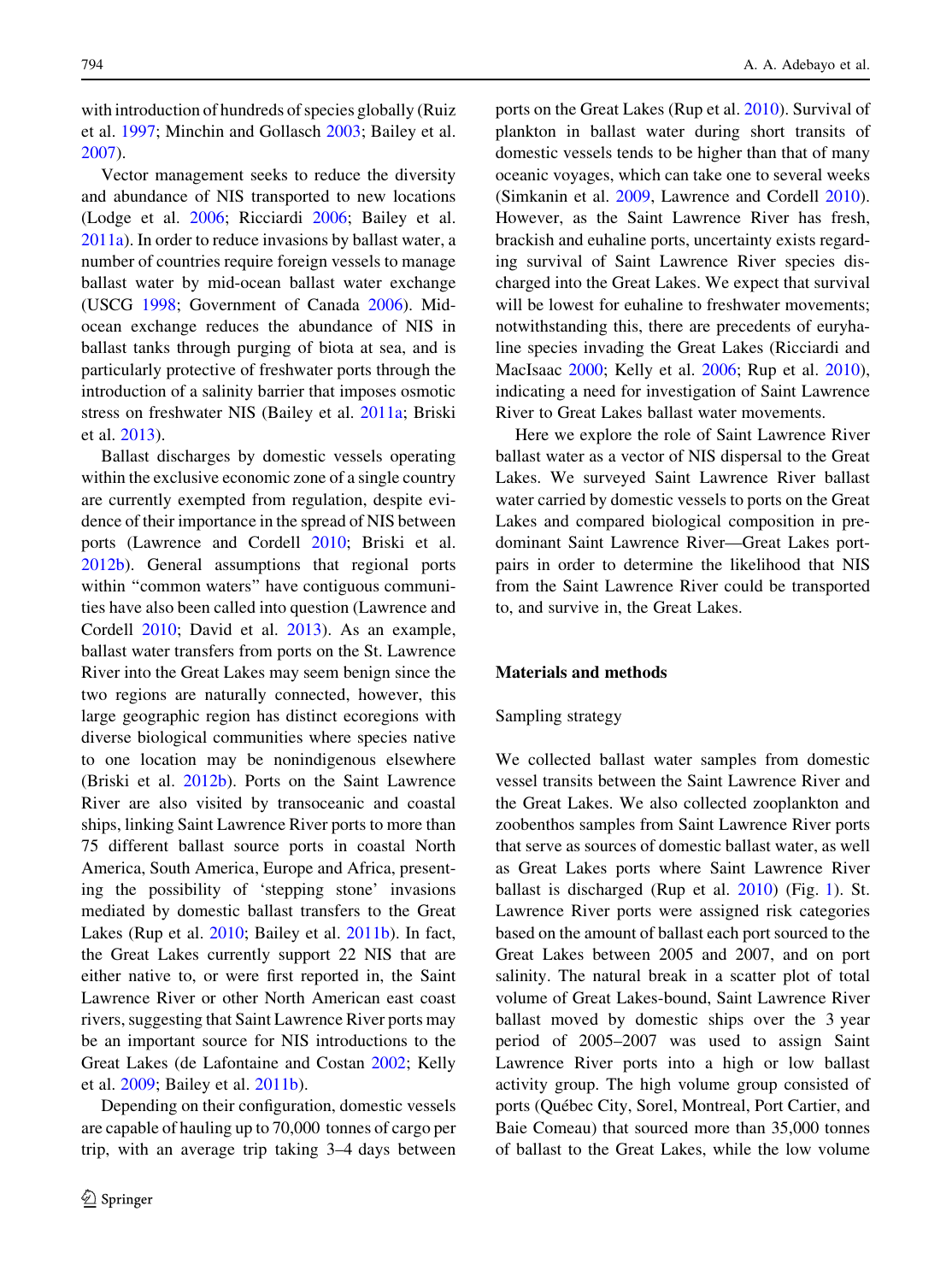<span id="page-2-0"></span>Fig. 1 Location of ports sampled in the (a) Saint Lawrence River and (b) Great Lakes. Port marker in panel (a) reflects assigned risk categories: black dots high risk; open dots medium risk; open dot with a diagonal line—low risk. The dotted line in both panels indicates the separation of the Great Lakes proper and the Saint Lawrence River



group (Côte Ste Catherine, Johnstown Harbour, Contrecoeur, Tracy, Trois Rivières, and Sept Îles) each donated less than 35,000 tonnes. Next, ports were classified as fresh  $(0-0.5 \text{ ppt})$  or marine  $(>17 \text{ ppt})$ , with the three ports downstream of Québec City designated marine (Baie Comeau, Port Cartier, and Sept Iles) and the remaining seven upstream ports designated freshwater (Vincent and Dodson [1999](#page-8-0)). Three risk categories were thus created for Saint Lawrence River ports that sourced ballast to the Great Lakes: high risk ports involved high volumes of freshwater (Montréal, Québec City, Sorel); medium risk ports involved a low volume of freshwater (Côte

Ste Catherine, Contrecoeur, Johnstown Harbour, Trois Rivières, Tracy) or high volume of marine water (Port Cartier, Baie Comeau); and low risk ports involved low volume of marine water (Sept  $\hat{I}$ les) (Fig. 1a).

We collected ballast water samples from 30 vessels bound for the Great Lakes that carried Saint Lawrence River ballast between May 2007 and October 2010. Nineteen of these samples were freshwater ballast  $(<0.5$  ppt), 10 samples were marine ( $>17$  ppt), and one was sourced from a freshwater port but appeared to be mixed with a significant volume of residual marine water (3.6 ppt). Twenty-nine samples were collected by repeatedly lowering a 53 um vertical zooplankton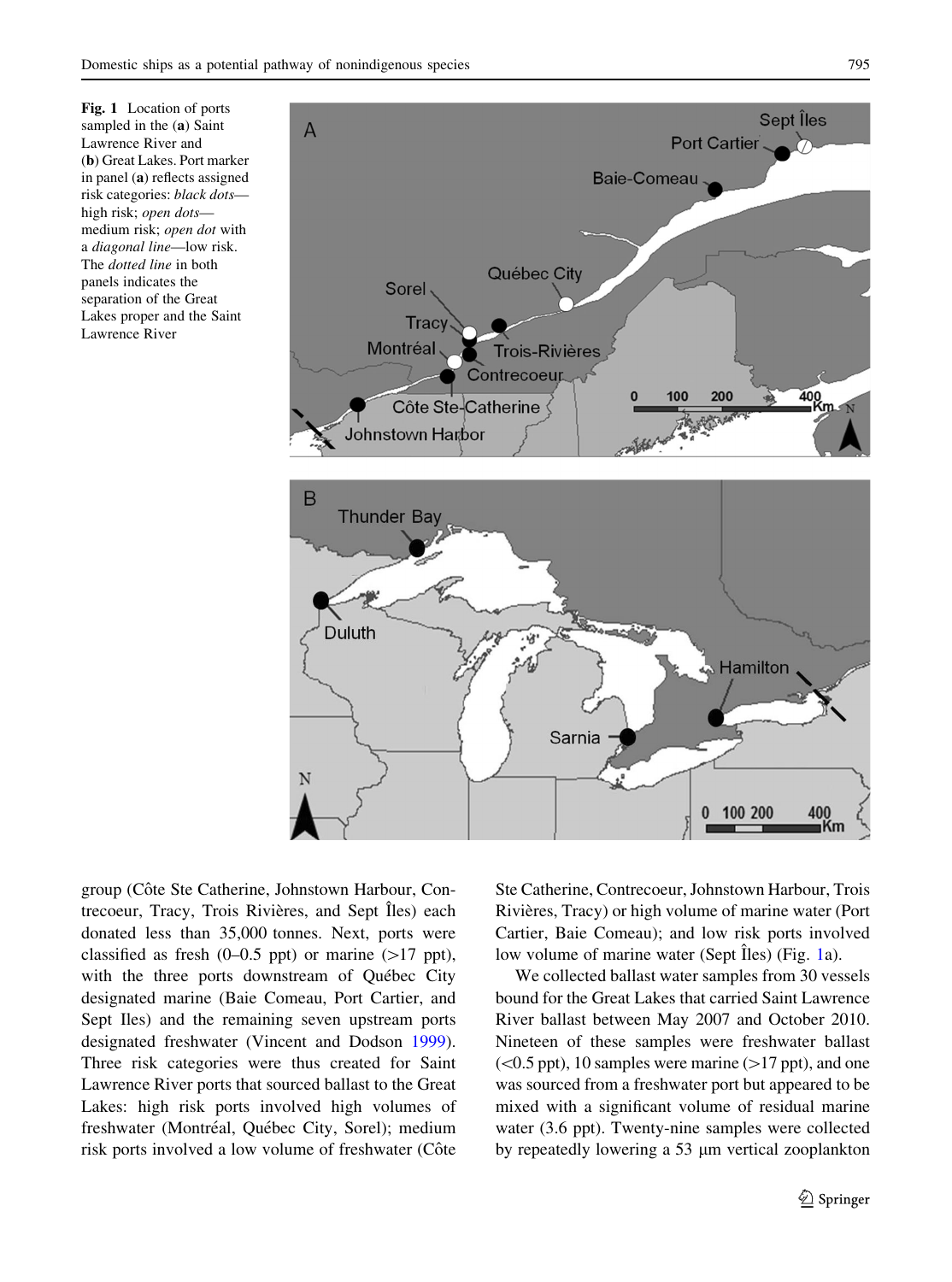net to a depth of 2–15 m in a single location (ballast tank) until approximately 1,000 L of water was filtered. One sample was collected by pumping 50 L of ballast water from a single tank through a sounding tube, which was then passed through a  $53 \mu m$  mesh sieve, since the tank hatch could not be opened. After collection, ballast water samples were preserved with 95 % ethanol and sent for taxonomic identification.

Zooplankton and zoobenthos were collected from 11 Saint Lawrence River ports on three occasions between September 2009 and September 2010, and from four Great Lakes ports in August 2010. In total, we collected 88 zooplankton and 42 benthic samples. Details regarding sampling site locations and characteristics are provided in Fig. [1](#page-2-0) and Table 1. Zooplankton sampling in ports was conducted from a boat using triplicate vertical plankton net tows of 41 and 500  $\mu$ m mesh. Upon collection, samples were rinsed from the cod-end of the net into a 41 or  $500 \mu m$  sieve corresponding to the net's mesh size. Samples were rinsed while still in the sieve with 95 % ethanol to remove fine sediment before being preserved with 95 % ethanol. We collected benthic invertebrates using either a sled dredge (rocky substrate) or ponar grab (sand or mud bottom). Sled dredge samples were collected by gently dragging the net along the bottom for approximately 5 min. Ponar grab sampling involved two to three grab samples collected from different points, which were subsequently combined into a single sample. After retrieval, benthic samples were transferred into a sieving bucket with 1 mm mesh screen bottom and washed with port water to remove sediment, clay, and organic matter. We examined macrofauna for viability (e.g., movement) with the naked eye before samples were washed into 1 L jars, preserved with 95 % ethanol, and transported to the laboratory for analysis. Four limnological parameters—temperature, salinity, conductivity and

Animals in port plankton samples were examined under a dissecting microscope at  $0.63-5\times$  magnification. We split dense samples into fractions using a Folsom splitter, and each fraction thereafter examined. Animals were counted and separated into broad taxonomic groups (e.g., cladocerans, rotifers) and a maximum of 30 individuals for each group was collected for detailed taxonomic identification (Humphrey [2008\)](#page-7-0). Benthic samples were rinsed with 95 % ethanol into 1 mm, 500 and 45  $\mu$ m stacked sieves, with animals concentrated on each sieve subsequently counted and sorted into taxonomic groups. The 1 mm fraction was examined by eye, while the 500 and

dissolved oxygen—were recorded during each port sampling event using a handheld YSI instrument

Table 1 Recorded longitude, latitude, mean temperature, mean conductivity, dissolved oxygen, and mean salinity for Saint Lawrence River ports (September 2009, July and September 2010) and Great Lakes ports (August 2010)

(Table 1).

| Port               | Longitude<br>Latitude<br>Temperature<br>$(\pm SE)$ (°C)<br>$(^{\circ}W)$<br>$({}^{\circ}N)$<br>$(\pm SE)$ $(\mu S)$ |       | Conductivity   | Dissolved oxygen<br>$(\pm SE)$ $(\%)$ | Salinity<br>$(\pm SE)$ (ppt) |                |  |
|--------------------|---------------------------------------------------------------------------------------------------------------------|-------|----------------|---------------------------------------|------------------------------|----------------|--|
| Baie Comeau        | 68.14                                                                                                               | 49.25 | $3.6 \pm 0.9$  | $34 \pm 1$                            | $12 \pm 1$                   | $32.4 \pm 0.9$ |  |
| Contrecoeur        | 73.28                                                                                                               | 45.83 | $24.0 \pm 0.3$ | $307 \pm 1$                           | $8 \pm 1$                    | $0.1 \pm 0.0$  |  |
| Côte Ste Catherine | 73.59                                                                                                               | 45.41 | $23.1 \pm 0.0$ | $304 \pm 3$                           | $8\pm0$                      | $0.1 \pm 0.0$  |  |
| Duluth             | 92.11                                                                                                               | 46.77 | 22.3           | 263                                   | 9                            | 0.1            |  |
| Hamilton           | 79.80                                                                                                               | 43.28 | 25.3           | 586                                   | 8                            | 0.3            |  |
| Johnstown Harbour  | 75.47                                                                                                               | 44.74 | $20.8 \pm 0.4$ | $302 \pm 2$                           | $8\pm0$                      | $0.2 \pm 0.0$  |  |
| Montréal           | 73.51                                                                                                               | 45.58 | $24.0 \pm 0.7$ | $307 \pm 2$                           | $9 \pm 0$                    | $0.1 \pm 0.0$  |  |
| Port Cartier       | 66.78                                                                                                               | 50.03 | $10.9 \pm 0.4$ | $35 \pm 1$                            | $10 \pm 0$                   | $31.1 \pm 0.5$ |  |
| Quebec City        | 71.20                                                                                                               | 46.82 | $21.0 \pm 0.6$ | $280 \pm 3$                           | $8\pm0$                      | $0.1 \pm 0.0$  |  |
| Sarnia             | 82.45                                                                                                               | 42.93 | 23.3           | 224                                   | 8                            | 0.1            |  |
| Sept Iles          | 66.37                                                                                                               | 50.19 | $13.2 \pm 0.3$ | $35 \pm 1$                            | $9 \pm 0$                    | $29.5 \pm 0.5$ |  |
| Sorel              | 73.14                                                                                                               | 46.05 | $24.7 \pm 0.4$ | $196 \pm 1$                           | $7\pm0$                      | $0.1 \pm 0.0$  |  |
| Thunder Bay        | 89.22                                                                                                               | 48.41 | 20.4           | 105                                   | 9                            | 0.1            |  |
| Tracy              | 73.12                                                                                                               | 46.05 | $23.6 \pm 0.1$ | $320 \pm 5$                           | $8\pm0$                      | $0.1 \pm 0.0$  |  |
| Trois Rivières     | 72.55                                                                                                               | 46.33 | $24.3 \pm 0.3$ | $293 \pm 3$                           | $8\pm0$                      | $0.1 \pm 0.0$  |  |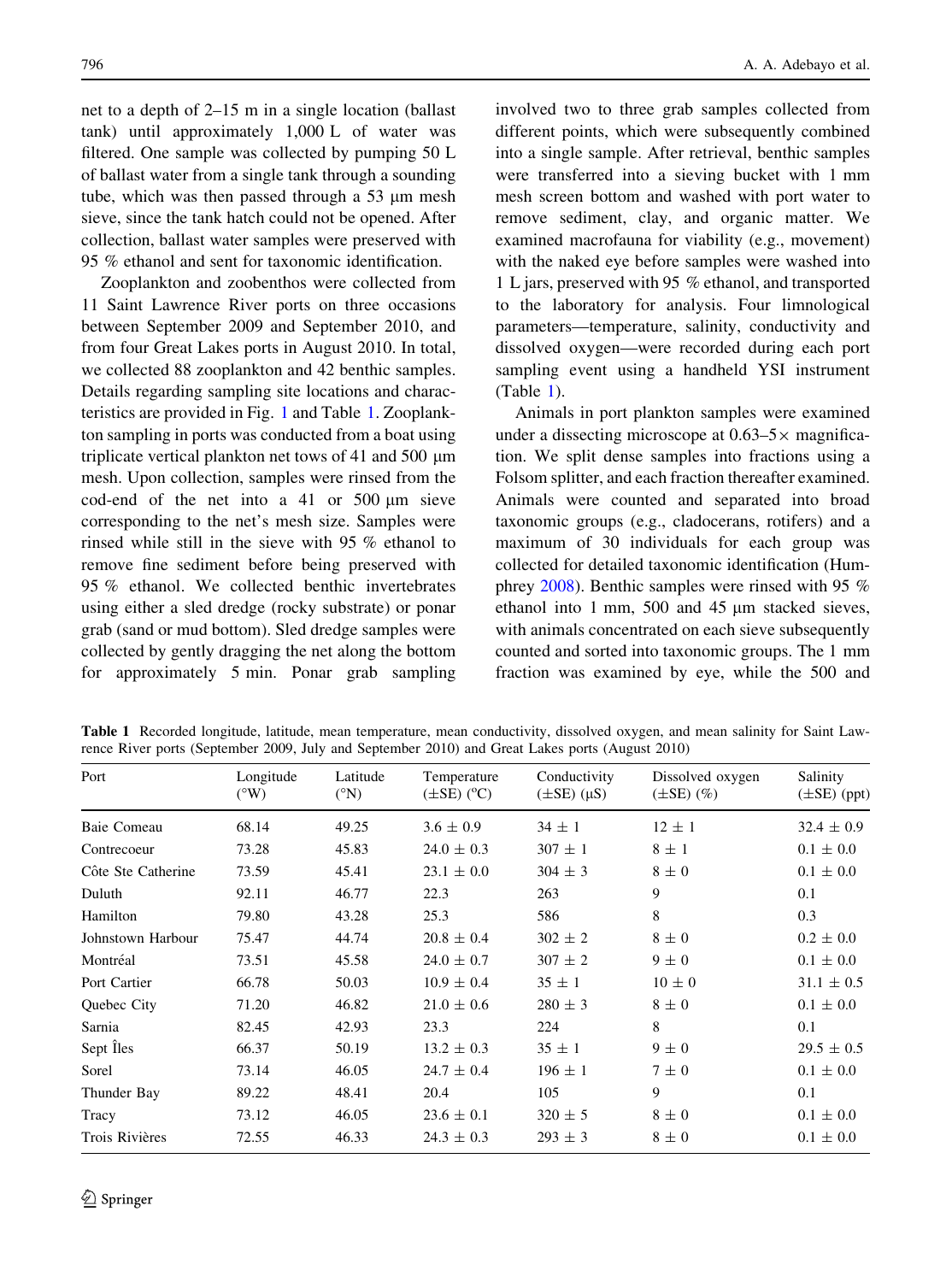45 lm fractions were examined under a dissecting microscope (0.63–5 $\times$  magnification). As with zooplankton samples, we examined a maximum of 30 individuals of each broad group for detailed taxonomic identification.

Ballast water and port samples were sent out for expert identification (EcoAnalysts INC., Moscow, ID and Biologica Environmental Services Ltd., Victoria, BC, respectively), except for port rotifers. Rotifers were identified according to Koste [\(1978](#page-7-0)) and Stemberger [\(1979](#page-8-0)), and were verified by Dr. Ian Duggan (University of Waikato). The majority of port rotifers were identified only to genus level because animals were distorted owing to preservation in ethanol.

#### Data analysis

To assess the introduction potential posed by Saint Lawrence River ballast, we examined both the potential for arrival and potential for survival at recipient ports. We recorded the number of individuals per species and species richness for ballast water and port samples. A variety of freshwater and marine taxa were found in port and ballast water samples. Identified species were characterized as native to the Great Lakes, NIS not reported from the Great Lakes, NIS already established in the Great Lakes, or cryptic species (Stemberger [1979;](#page-8-0) Balcer et al. [1984](#page-7-0); Kelly et al. [2009;](#page-7-0) USGS [2009\)](#page-8-0). NIS not reported from the Great Lakes were further researched, primarily using the World Register of Marine Species and the Web of Science, to determine species' distribution and evaluate potential for survival in the freshwater Great Lakes. We compared the abundance of NIS not reported from the Great Lakes in our Saint Lawrence River ballast samples against similar data for vessels with foreign exchanged ballast water (Bailey et al. [2011a](#page-7-0)) to evaluate the relative importance of this pathway. The nonparametric Mann–Whitney U test with  $\alpha = 0.05$  was used due to the skewed data distribution (many 'zero' values)(JMP<sup>®</sup> Version 10 statistical software; SAS Institute Inc. 2012).

Biological similarity of Saint Lawrence River— Great Lakes port-pairs was determined by comparing the community of species found in samples from individual high and medium risk Saint Lawrence River ports to that in the top two corresponding Great Lakes recipient ports. Biological similarity was calculated using species presence/absence data and Sørensen's similarity index (SSI), using SPADE software (Sørensen [1948;](#page-8-0) Chao and Shen [2006](#page-7-0)):

$$
SSI = \frac{2D_{12}}{D_1 + D_2} \tag{1}
$$

where  $D_1$  is the number of observed species in sample 1,  $D_2$  is the number of species observed in sample 2, and  $D_{12}$  is the number of observed species in the two samples (Chao and Shen [2006](#page-7-0)). Index values ranges from zero for communities that have no species overlap—to one, for communities that have all species in common.

## **Results**

Total zooplankton abundance in ballast water ranged from 5.8 to 20.2  $\times$  10<sup>5</sup> individuals m<sup>-3</sup>, with a median abundance of  $1.4 \times 10^4$  individuals m<sup>-3</sup> (see Online Resource 1). We identified 78 distinct zooplankton taxa from ballast water samples, ranging from 4 to 26 species per sample (Online Resource 2); thirteen NIS not reported from the Great Lakes were identified from six freshwater and nine marine ballast samples. We calculated total and mean abundance of each NIS not present in the Great Lakes across all ballast water samples as a measure of the arrival potential each species exerts on the Great Lakes (Online Resource 3). Both abundance and richness of these NIS were significantly higher in marine (median  $6.7 \times 10^3$ individuals  $m^{-3}$  when present; 5 NIS) than freshwater samples (median 3.3 individuals  $m^{-3}$  when present; 1 NIS) (Mann–Whitney U test;  $p < 0.001$ ). The abundance of NIS not reported from the Great Lakes in Saint Lawrence River ballast water was also significantly greater than that sampled from foreign exchanged ballast water (median 850 individuals  $m^{-3}$ ; Briski et al.  $2012b$ ) (Mann–Whitney U test;  $p < 0.01$ ).

Rotifers were the most abundant (69 % total abundance) and diverse (40 species; 54 % total richness) group sampled; however, all rotifer species were already present in the Great Lakes (Online Resource 2). Bivalve veligers were the second-most abundant group (23 % total abundance), followed by copepods (6 %), and cladocerans (2 %). Amphipods, cirripeds and decapods all represented  $\langle 1 \, \% \rangle$  of zooplankton abundance in ballast samples. Copepods were the secondmost diverse group with 15 species, including eight species not reported from the Great Lakes (Acartia hudsonica, Centropages hamatus, Epischura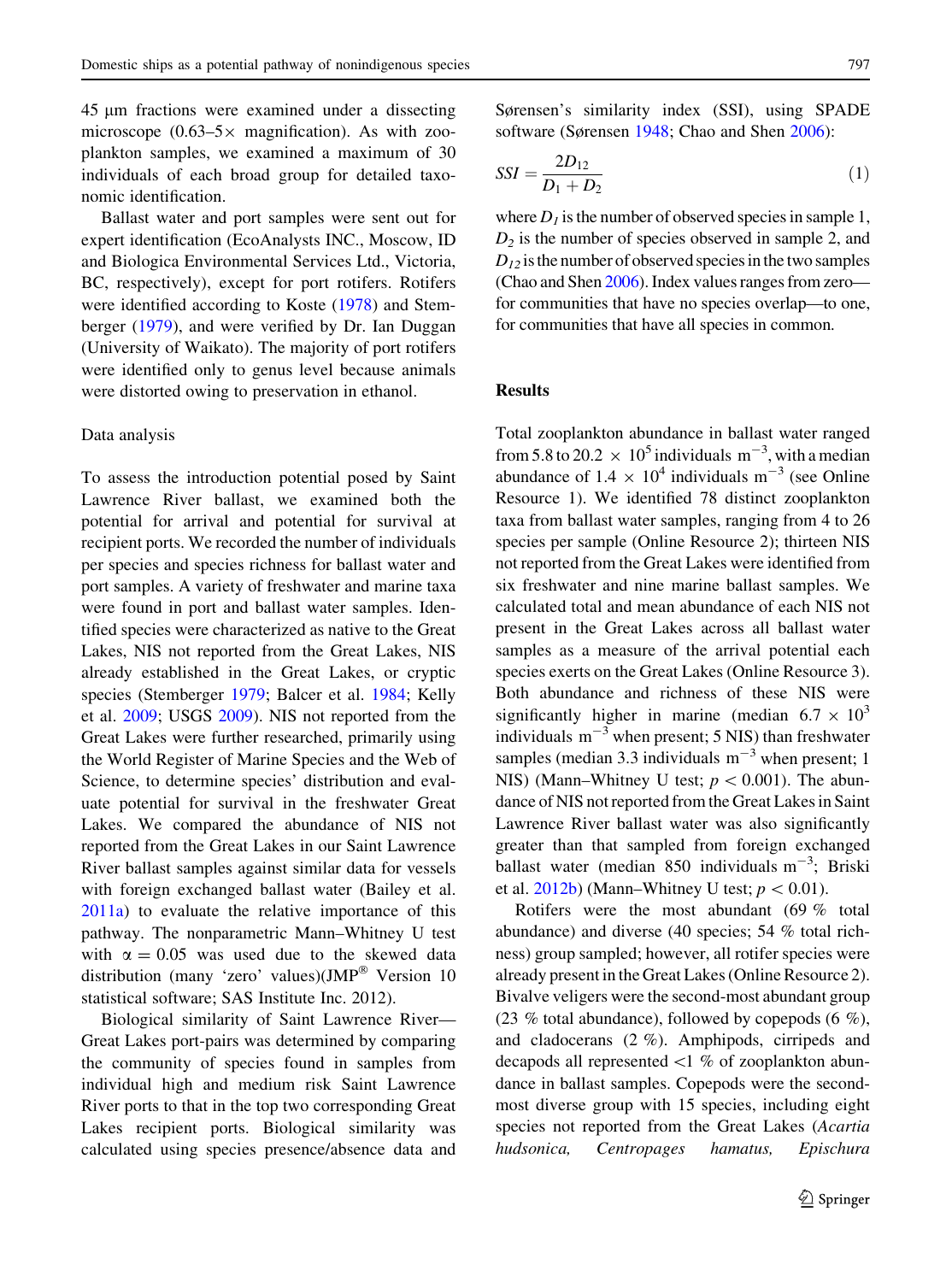nordenskiøldi, Temora longicornis, Tortanus discaudatus, Oithona similis, Coullana canadensis and Microsetella norvegica) and one NIS already established (Schizopera borutskyi). We identified eleven cladoceran species, including one species not reported from the Great Lakes (Evadne nordmanni) and one NIS already established in the Great Lakes (Eubosmina coregoni). We identified three bivalves, including the species c.f. Mytilus edulis not reported from the Great Lakes, and the two dreissenid mussels already established. The two decapod taxa (c.f.Cancer irroratus and c.f. Uca sp.) found in ballast from Port Cartier are both marine species not reported from the Great Lakes. The single cirriped species (c.f. Balanus sp.) is a marine species not reported from the Great Lakes while the single amphipod sampled is a NIS already established (Echinogammarus ischnus). While the majority of potential NIS not recorded from the Great Lakes are marine species that were exclusively collected from marine ballast samples, O. similis is a euryhaline species reported from freshwater environments, that we also sampled in freshwater ballast from Montreal (Table 2). The marine  $E$ . *nordenskiøldi* and brackish M. norvegica are not reported from fresh water globally, but still exhibit potential for survival in the Great Lakes as they were sampled in freshwater ballast sourced from Montreal and Sorel (Table 2).

During the Saint Lawrence River port surveys, we identified 67 distinct taxa from freshwater ports,

Table 2 List of potential NIS sampled from Saint Lawrence River freshwater ballast and port samples, respectively

|                                  | JH |   | M T | S | TR |   |
|----------------------------------|----|---|-----|---|----|---|
| Potential NIS in ballast samples |    |   |     |   |    |   |
| Epischura<br>nordenskiøldi       |    |   |     |   |    | X |
| Oithona similis                  |    | X |     |   |    |   |
| Microsetella norvegica           |    | X | X   | X |    |   |
| Potential NIS in port samples    |    |   |     |   |    |   |
| Gammarus oceanicus               |    |   |     | X | X  |   |
| Gammarus palustris               |    |   | X   |   | X  |   |
| Chaetogaster<br>diaphanus        | X  | X | X   | X |    |   |
| Stylaria lacustris               |    |   | X   |   | X  | X |
|                                  |    |   |     |   |    |   |

Source port of ballast water is indicated. Ports are: JH Johnstown Harbour, M Montreal, T Tracy, S Sorel, TR Trois Rivières, QC Québec City; no potential NIS were reported from Côte Ste Catherine or Contrecoeur

including four NIS not reported from the Great Lakes (Online Resource 4; Table 2). Rotifers were the most abundant group, accounting for 46 % of total invertebrate abundance. Bivalves (veligers and adults) were the second-most abundant taxon (22 %), followed by cladocerans (20 %) and 11 other rare (12 % total) taxa (amphipods, caddisflies, copepods, dipterans, dragonflies, gastropods, mayflies, mites, mysids, oligochaetes and polychaetes). Oligochaetes were the most diverse group in freshwater Saint Lawrence River ports, with 15 species (including two not reported from the Great Lakes, Chaetogaster diaphanus and Stylaria lacustris; and one established Great Lakes NIS, Ripistes parasita) followed by cladocerans (12 species, with two Great Lakes NIS, Bythotrephes longimanus and Eubosmina coregoni), rotifers (11 species), dipterans (11 species), bivalves (four species including Great Lakes NIS Dreissena polymorpha and Dreissena rostriformis bugensis), and amphipods (three species, including Gammarus oceanicus and Gammarus palustris which are not reported from the Great Lakes). Other groups included mites (three species), copepods and mayflies (two species each), and caddisflies, dragonflies, gastropods, mysids and polychaetes with one species each.

We identified fifty-two taxa from marine Saint Lawrence River ports, including 23 species not reported from the Great Lakes (Online Resource 4). Rotifers and polychaetes dominated invertebrate communities, representing 50 and 25 % of total abundance, respectively. Relative abundance of the remaining 12 major taxonomic groups was much lower, collectively accounting for 25 % of zooplankton abundance. Four taxa (polychaetes, amphipods, bivalves and dipterans) contributed most to species diversity (31, 19, 12 and 12 %, respectively), whereas the other ten taxa collectively contributed only 26 %. Only one Great Lakes established NIS, Dreissena polymorpha, was found in marine port samples. Taxa not reported from the Great Lakes include amphipods (Pontogeneia inermis, Anonyx sarsi, Gammarus oceanicus, Caprella linearis, Tmetonyx cicada, Calliopius laeviusculus, Monocorophium acherusicum, Monoculodes tuberculatus and Orchomenella groenlandica), bivalves (Macoma calcarea), cirripeds (Balanus sp.), cladocerans (Evadne sp.), cumaceans (Diastylis rathkei), decapods (Eualus gaimardi and Cancer irroratus), echinoderms (Ophiura robusta) and polychaetes (Goniada maculata, Capitella capitata complex, Harmothoe extenuata, Gattyana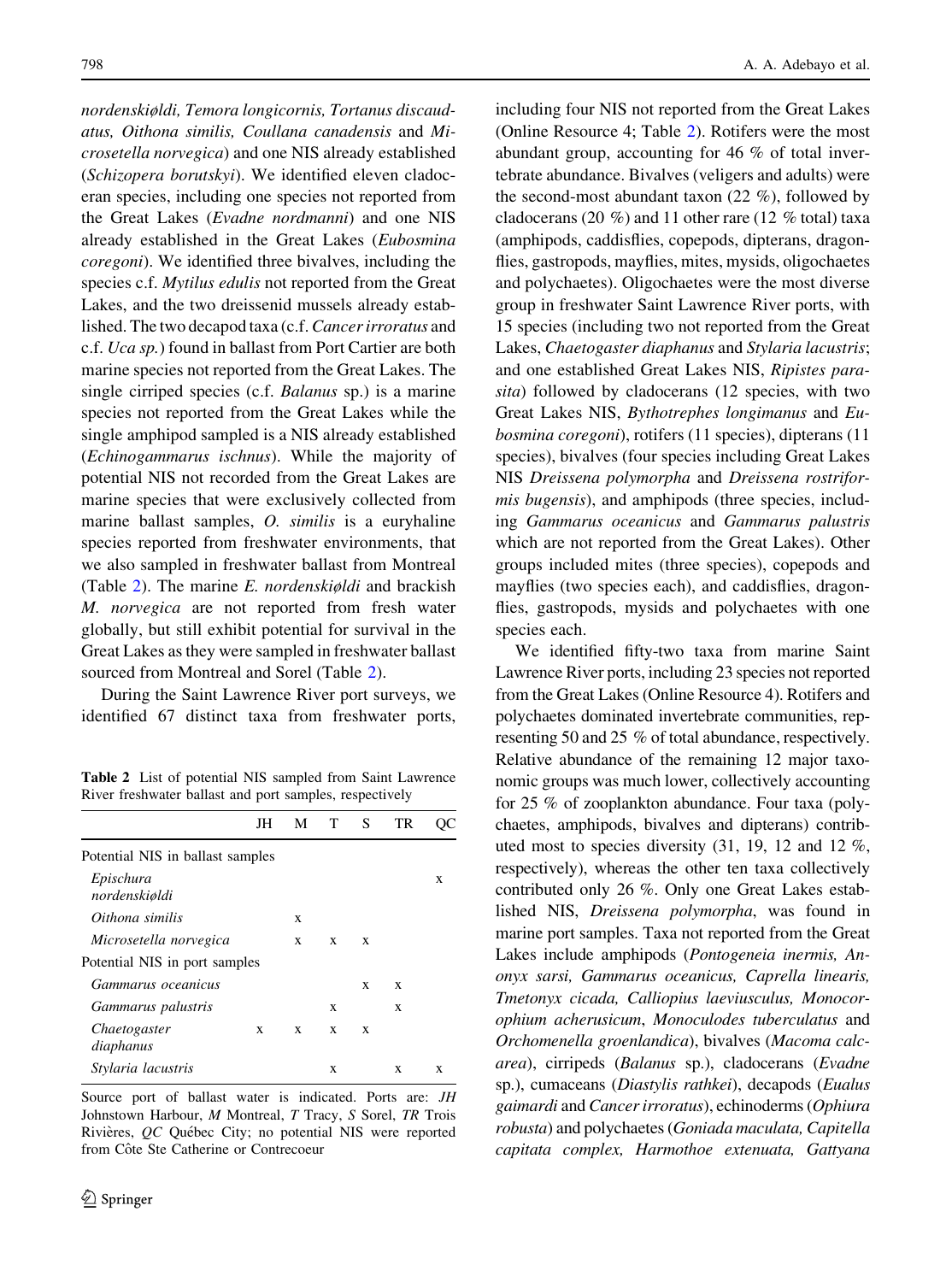## cirrhosa, Nephtys cornuta, Pectinaria granulata and Harmothoe imbricata).

We identified thirty-six species from samples collected at ports on the Great Lakes (Online Resource 5). Cladocerans and rotifers were most abundant, accounting for 37 and 34 % of total invertebrate abundance, respectively. Eight other taxa collectively accounted for 29 % of total individuals surveyed. Cladocerans and oligochaetes exhibited greatest diversity with 11 and nine species, respectively, followed by rotifers (eight species) and the remaining five taxa (11 species). Two established cladoceran (Bythotrephes longimanus and Eubosmina coregoni) and dreissenid (Dreissena polymorpha and Dreissena rostriformis bugensis) NIS were recorded in port samples.

Sørensen's similarity index values for all high and medium risk donor Saint Lawrence River ports and their respective top Great Lakes recipient ports ranged from 0.07 (Port Cartier-Thunder Bay) to 0.53 (Tracy-Thunder Bay), indicating that none of the Saint Lawrence River—Great Lakes port-pairs are highly similar in community composition.

## Discussion

This is the first study to examine the potential for introduction of new NIS through domestic ballast water transported from the Saint Lawrence River to the Great Lakes. The abundance of NIS not yet present in the Great Lakes was significantly higher for ships with marine versus freshwater ballast, however no new freshwater NIS not reported from the Great Lakes were found in any Saint Lawrence River ballast water or port sample. We did, however, record 33 marine species and two brackish water taxa not reported from the Great Lakes, seven of which were collected from freshwater samples. In addition, we recorded the euryhaline copepod  $O$ . similis from multiple ballast water samples. We observed only minimal overlap in community composition of ballast and port samples (12 shared taxa), indicating that additional species might be detected with increased sample effort (see also Adebayo [2012](#page-7-0)). The list of potential NIS reported in our port and ballast water samples is only an indication of risk, as our sampling was limited in both spatial and temporal coverage, and we were unable to identify all organisms to species level, making our species list non-exhaustive. Other studies have shown that the Saint Lawrence River is inhabited by

at least one freshwater invertebrate NIS (spiny cheek crayfish, Orconectes limosus) and two freshwater fish NIS (the tench *Tinca tinca* and cutthroat trout *On*corhynchus clarki) that are not reported from the Great Lakes, thus there is at least some potential for freshwater NIS to be moved from the Saint Lawrence River to the Great Lakes (de Lafontaine and Costan [2002](#page-7-0)).

Given that we observed seven marine species from freshwater ballast or port samples, a potential exists for the establishment of marine Saint Lawrence River taxa at ports on the Great Lakes. Although invasion potential of marine taxa into freshwater habitats is generally considered low, the establishment risk of such species in the Great Lakes should not be discounted (Drake and Lodge [2007;](#page-7-0) Briski et al. [2012a](#page-7-0)). While not common, some invertebrates are able to successfully transition from marine to freshwater habitats (Lee [1999](#page-7-0)). For example, the marine copepod Eurytemora affinis had achieved multiple, independent freshwater transitions with strong selection pressure for freshwater tolerance before successful invasion in the Great Lakes (Lee [1999](#page-7-0); Lee et al. [2003\)](#page-7-0). Similarly, the marine amphipod Gammarus tigrinus has several independent lineages that have invaded freshwater habitats, with the introduced population in the Great Lakes likely the product of intense selection following ballast-mediated introduction (Kelly et al. [2006](#page-7-0)).

Our results indicate that four ports (Montreal, Sorel, Tracy and Trois Rivières) on the Saint Lawrence River pose the highest risk for ballast-mediated transfer of species to the Great Lakes. These four ports are also important recipients for ballast water discharges, receiving a combined annual total of 191,692 and 424,571 tonnes of unexchanged coastal and international ballast, respectively, thus underscoring that they could also serve as intermediate stages of 'stepping stone' or secondary invasions to the Great Lakes (Floerl et al. [2009](#page-7-0); Bailey et al. [2011b\)](#page-7-0). The presence of established NIS in 90 % of our ballast water samples supports the hypothesis that domestic vessels facilitate secondary invasions of NIS within the Great Lakes. Furthermore, translocation of established NIS can introduce novel genotypes to populations already established in the Great Lakes or serve to augment populations and reduce demographic stochasticity (Kelly et al. [2006\)](#page-7-0). Some authors have argued that such genetic enhancements through admixture may increase the invasiveness of NIS (e.g. Kelly et al. [2006;](#page-7-0) Handley et al. [2011](#page-7-0)).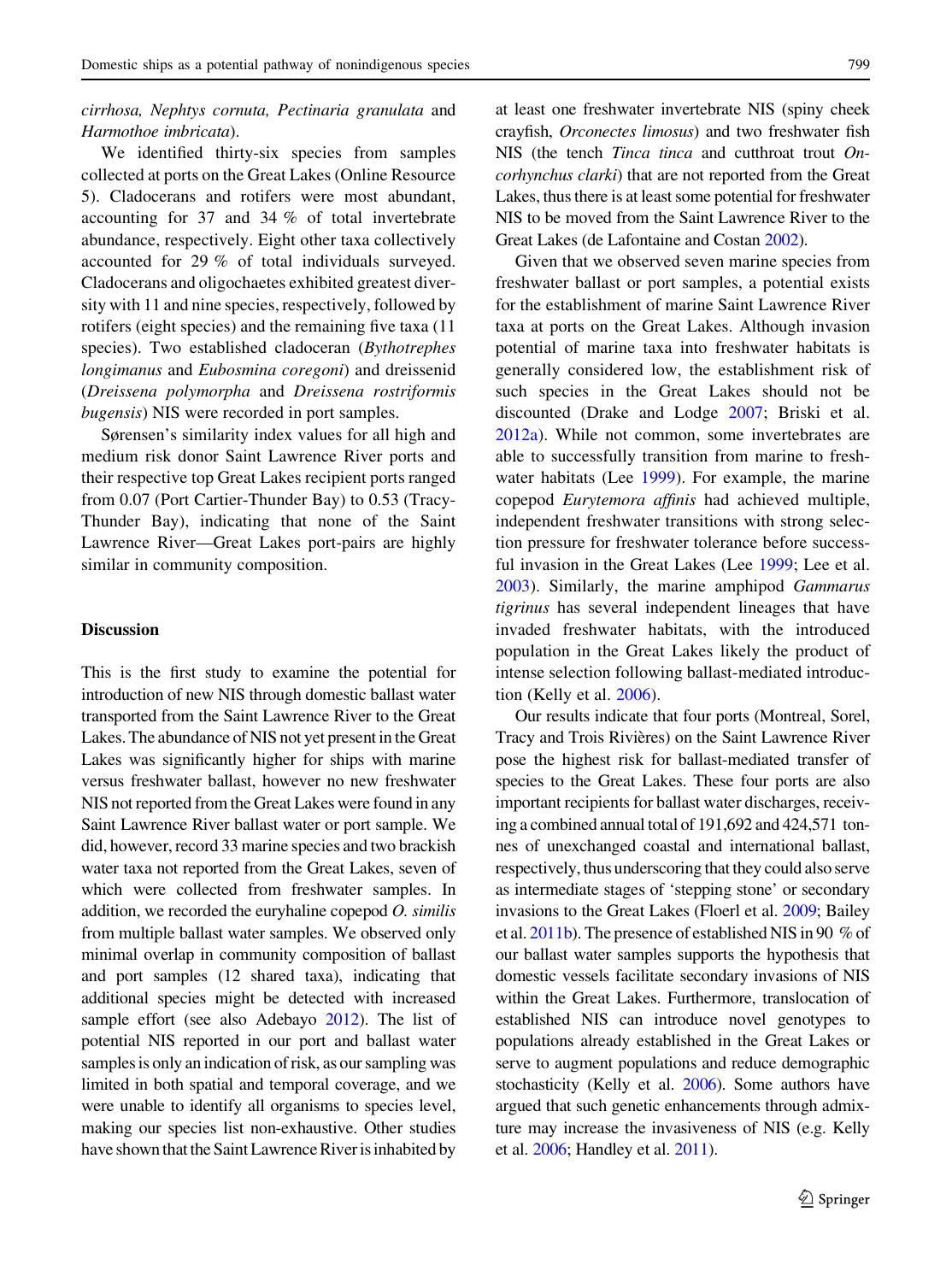<span id="page-7-0"></span>The mean abundance of zooplankton in Saint Lawrence River ballast water was significantly greater than that documented in a similar study of foreign exchanged ballast water bound for the Great Lakes (Bailey et al. 2011a; Briski et al. 2012b), indicating that domestic ballast water may currently be a more important vector for NIS in the Great Lakes than exchanged ballast discharged by transoceanic ships. Arguments that the Great Lakes—St. Lawrence River are a single contiguous ecosystem that should be managed as ''common waters'' are not supported by our analysis of biological similarity between source-recipient port-pairs. Finally, we provide evidence that species native to the St. Lawrence River, including some marine taxa, pose a risk for survival and future invasion of the Great Lakes.

Acknowledgments We thank the Canadian Shipowners Association, and its member companies and vessel crews, for participating in this research and the Saint Lawrence Seaway Management Corporation for allowing access to vessels. We thank Sandra Ellis, Jocelyn Gerlofsma, Phil Jenkins and Colin van Overdijk for participating in sample collection, Dr. Ian Duggan, EcoAnalysts, Inc. and Biologica Environmental Services Ltd. for taxonomic analyses, and Dr. Nick Gotelli for biodiversity assessment advice. We are grateful to two anonymous reviewers for helpful comments on the manuscript. This study was supported by NSERC Discovery grants to SAB and HJM, Discovery Accelerator Supplement to HJM, and by the Ontario Ministry of Natural Resources, Fisheries and Oceans Canada and Transport Canada.

#### References

- Adebayo AA (2012) Domestic 'laker' ships as a potential pathway of nonindigenous species in the Great Lakes. M.Sc. thesis, University of Windsor
- Bailey SA, Duggan IC, Nandakumar K, MacIsaac HJ (2007) Sediments in ships: biota as biological contaminants. Aquat Ecosyst Health Manag 10:93–100
- Bailey SA, Deneau MG, Jean LJ, Wiley CJ, Leung B, MacIsaac HJ (2011a) Evaluating efficacy of an environmental policy to prevent biological invasions. Environ Sci Technol 45:2554–2561
- Bailey SA, Chan F, Ellis SM, Bronnenhuber JE, Bradie JN, Simard N (2011b) Risk assessment for ship-mediated introductions of aquatic nonindigenous species to the Great Lakes and freshwater St. Lawrence River. DFO Can Sci Advis Sec Res Doc 2011/104.  $vi + 224 p$
- Balcer MD, Korda NL, Dodson SI (1984) Zooplankton of the Great Lakes: a guide to the identification and ecology of the common crustacean species. The University of Wisconsin Press, Madison
- Briski E, Ghabooli S, Bailey SA, MacIsaac HJ (2012a) Invasion risk posed by macro invertebrates transported in ships' ballast tanks. Biol Invasions 14:1843–1850
- Briski E, Wiley CJ, Bailey SA (2012b) Role of domestic shipping in the introduction or secondary spread of nonindigenous species: biological invasions within the Laurentian Great Lakes. J Appl Ecol 49:1124–1130
- Briski E, Bailey SA, Casas-Monroy O, DiBacco C, Kaczmarska I, Lawrence JE, Leichsenring J, Levings C, MacGillivary ML, McKindsey CW, Nasmith LE, Parenteau M, Piercey GE, Rivkin RB, Rochon A, Roy S, Simard N, Sun B, Villac MC, Way C, Weise AM, MacIsaac HJ (2013) Ballast water management alters but does not eliminate the threat of invasions from shipping. Limnol Oceanogr 58:1361–1372
- Chao A, Shen TJ (2006) SPADE version 3.1. Available from: <http://chao.stat.nthu.edu.tw>
- David M, Gollasch S, Pavliha M (2013) Global ballast water management and the ''same location'' concept: a clear term or a clear issue? Ecol Appl 23:331–338
- de Lafontaine Y, Costan G (2002) Introduction and transfer of alien aquatic species in the Great Lakes—St. Lawrence River drainage basin. In: Claudi R, Nantel P, Muckle-Jeffs E (eds) Alien invaders in Canada's waters, wetlands, and forests. Natural Resources Canada, Canadian Forestry Service, Science Branch, Ontario, pp 73–92
- Drake JM, Lodge DM (2007) Rate of species introductions in the Great Lakes via ships' ballast water and sediments. Can J Fish Aquat Sci 64:530–538
- Floerl O, Inglis GJ, Dey K, Smith A (2009) The importance of transport hubs in stepping-stone invasions. J Appl Ecol 46:37–45
- Government of Canada (2006) Ballast water control and management regulations. Canada Gazette 140:13
- Handley LJL, Estoup A, Evans DM, Thomas CE, Lombaert E, Facon B, Aebi A, Roy HE (2011) Ecological genetics of invasive alien species. Biocontrol 56:409–428
- Hulme PE (2009) Trade, transport and trouble: managing invasive species pathways in an era of globalization. J Appl Ecol 46:10–18
- Humphrey DB (2008) Characterizing ballast water as a vector for nonindigenous zooplankton transport. M.Sc. thesis, University of British Columbia
- Kelly DM, Muirhead JR, Heath DD, MacIsaac HJ (2006) Contrasting patterns in genetic diversity following multiple invasions of fresh and brackish waters. Mol Ecol 15:3641–3653
- Kelly DW, Lamberti GA, MacIsaac HJ (2009) The Laurentian Great Lakes as a case study of biological invasions. In: Keller RP, Lodge DM, Lewis MA, Shogren JF (eds) Bioeconomics of invasive species: integrating ecology, economics, policy and management. Oxford University Press, Oxford, pp 205–225
- Koste W (1978) Rotatoria. Die Radertiere Mitteleuropas begrundel von Max Voigt. Monogononta. Gebruder Borntraeger, Berlin, Stuttgart
- Lawrence DJ, Cordell JR (2010) Relative contributions of domestic and foreign sourced ballast water to propagule pressure in Puget Sound, Washington, USA. Biol Conserv 143:700–709
- Lee CE (1999) Causes and consequences of recent freshwater invasions by saltwater animals. Trends Ecol Evol 14:284–288
- Lee CE, Remfert JL, Gelembiuk GW (2003) Evolution of physiological tolerance and performance during freshwater invasion events. Integr Comp Biol 43:439–449